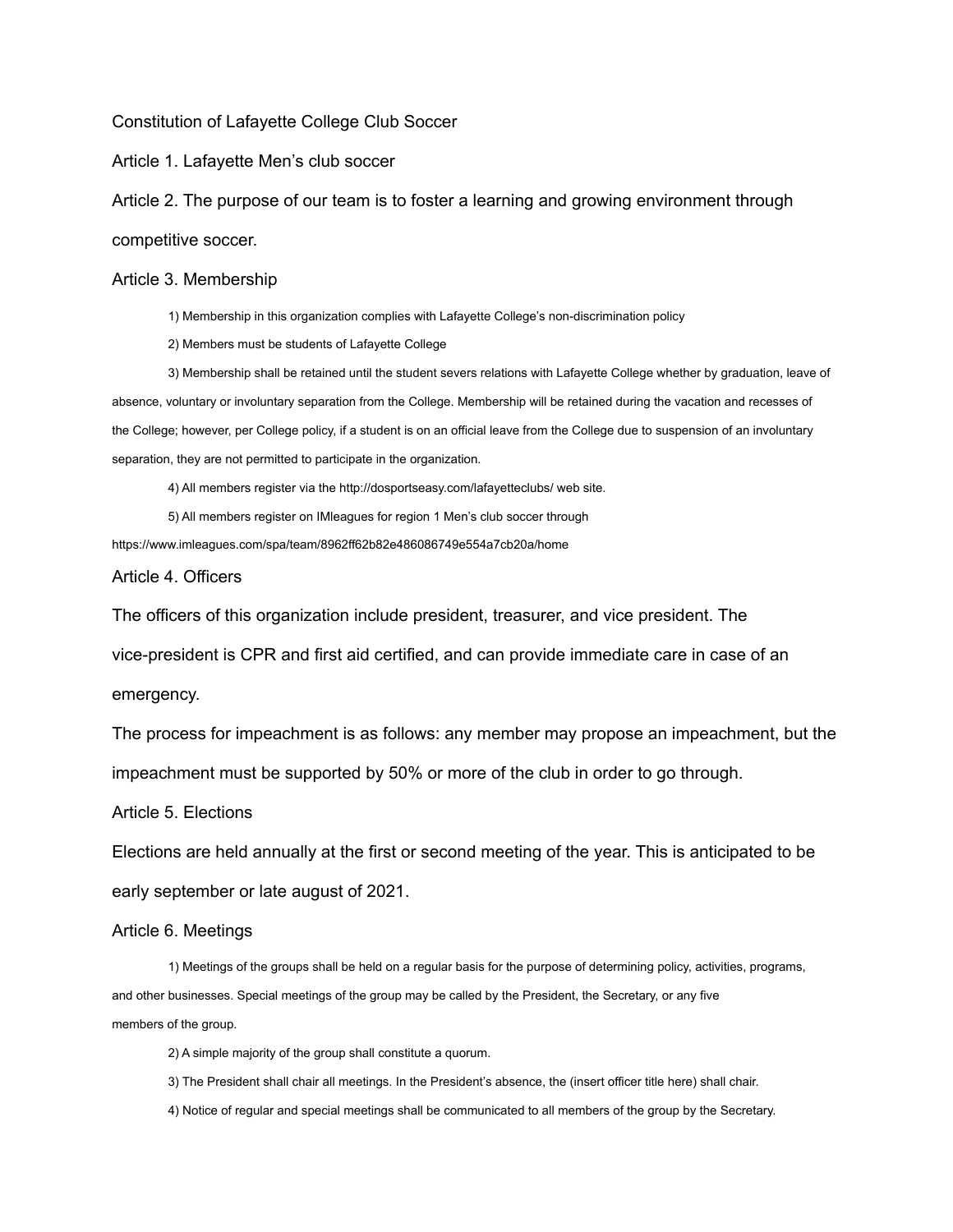5) All members shall have one vote with respect to any resolutions put forward during a meeting.

Article 7. Amendments

The constitution may be amended by a two-thirds majority vote of the group. Any (3) members of the group may propose an amendment. Proposals shall be filed in writing with the Secretary prior to the meeting so that the group may debate the proposal.

Article 8. Procedure

The meetings of this organization will be conducted according to Parliamentary Law, as defined in Roberts' Rules of Order

Article 9. Risk Management

1. The club will follow these guidelines in when managing risk

personal injury: In the event of the medical emergency, Bailey's health center will immediately be called. Members of the executive board can perform CPR and first aid. In the case that Bailey's is closed, 911 will be called.

Finances: Lafayette men's club soccer is a low risk team, but in order to ensure a sufficient budget for the team that includes only jerseys and transportation fees, the jerseys were ordered early in the season so that the remainder of the budget can go entirely to transportation.

Hazing policy: Lafayette College and Pennsylvania State Law requires that no student participates in and that no student organization allows any of its new members, members, or others to participate in any pre-membership ceremony or practice that involves mental or physical exhaustion or abuse, or in any way interferes with the students' mental or physical ability to perform their work at Lafayette College. These rites must not reflect unfavorably upon either the group or the College or be of a dangerous, rude, or demeaning nature. The President is responsible for ensuring that members understand this policy and that (1) members will be held responsible for violations of this policy and (2) the student organization itself may be face